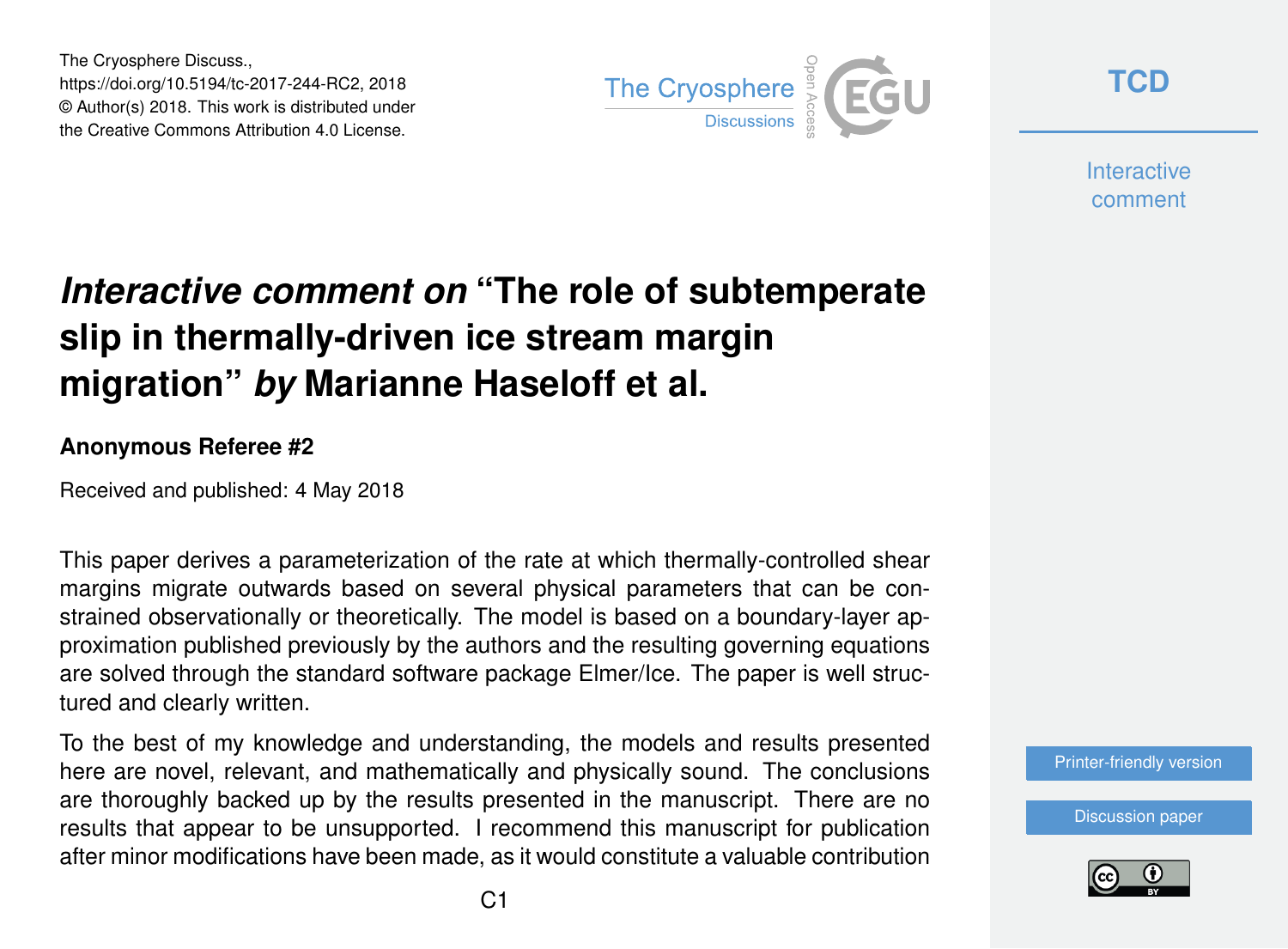to the community and readers of The Cryosphere.

That being said, I think there are a couple of opportunities for improving this manuscript that the authors should consider.

(1) A key goal of this paper is to propose a parameterization of the rate of margin migration that can be incorporated into large-scale ice-sheet models to capture this process. I like the ambition, but I think it would be valuable for the authors to state more explicitly that this parametrization is probably not generally applicable. There is the obvious issue of topographic controls, which are certainly relevant in some cases. Then, there is the assumption that the shear margin is thermally controlled and I think it would be useful for readers to learn whether the authors argue that they believe all margins are thermally controlled or whether they simply focus on this subset for the purposes of this study. Finally, the boundary-layer approach might not be equally applicable everywhere? For example, it is not clear to me that a margin that is wide as compared to the ice thickness scale (e.g., the Whillans ice plain with margins of 30km+) would be well described by this particular approximation.

(2) The boundary-layer model is very similar to the approach previously published by the same authors in JFM. One difference that stands out is the inclusion of subtemperate sliding leading to a different stress boundary condition. Are there other differences that I've missed? Given that the model approach as such has been published already, I'm not sure that it is necessary to introduce the model quite in this level of detail. Instead. I would suggest emphasizing the differences between the models more clearly. Given that the audience of TC is less theoretically inclined than the readers of JFM, I suggest a concise summary of the governing equations and boundary conditions together with a summary of the key assumptions behind the boundary-layer approach and the limitations entailed for applying this idea to field data. For example, the surface correction s' does not actually couple back to the mechanical model, so would this approach be suited to think about the Thwaites shear margin given the rapid thinning rates and differences in ice thickness in ridge/stream? In the discussion section, the **Interactive** comment

[Printer-friendly version](https://www.the-cryosphere-discuss.net/tc-2017-244/tc-2017-244-RC2-print.pdf)

[Discussion paper](https://www.the-cryosphere-discuss.net/tc-2017-244)